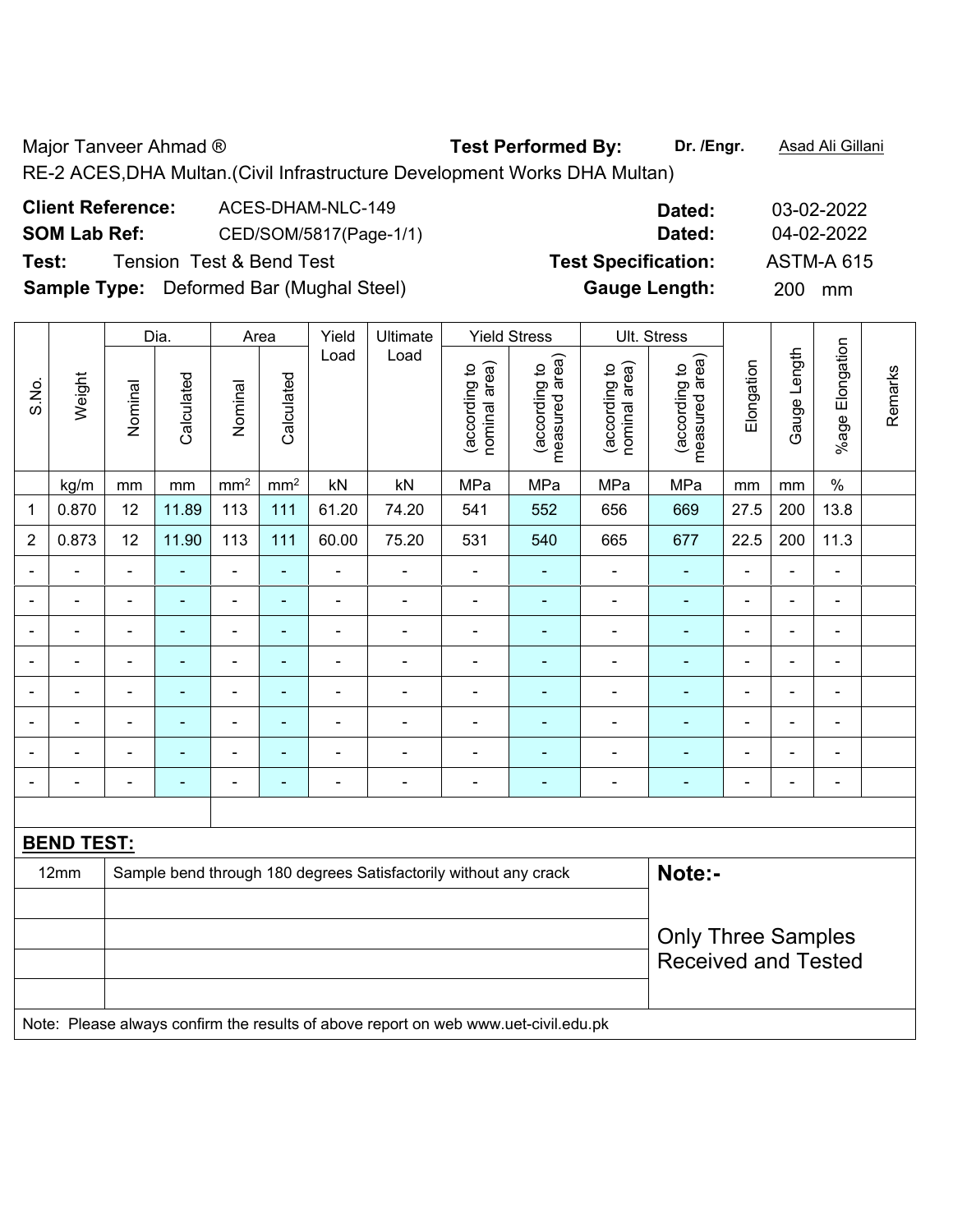Major Tanveer Ahmad ® **Test Performed By:** Dr. /Engr. **Asad Ali Gillani** RE-2 ACES Sector-V DHA Multan.

**Test:** Tension Test & Bend Test **Test Specification:** ASTM-A-615 **Gauge Length:** 8 inch **Sample Type:** Deformed Bar (SJ Steel)

|                          |            |                         | <b>SOM Lab</b> | 5811 (Page- |
|--------------------------|------------|-------------------------|----------------|-------------|
| <b>Client Reference:</b> |            | ACES/DHAM/DEV/SEC-V/746 | Ref:           | 1/1)        |
| Dated:                   | 19-01-2022 |                         | Dated:         | 04-02-2022  |

|                |                   |                         | Dia.                                                                                |                 | Area                     | Yield                                                            | Ultimate                                                         |                                | <b>Yield Stress</b>             |                                | Ult. Stress                     |                |                          |                 |         |
|----------------|-------------------|-------------------------|-------------------------------------------------------------------------------------|-----------------|--------------------------|------------------------------------------------------------------|------------------------------------------------------------------|--------------------------------|---------------------------------|--------------------------------|---------------------------------|----------------|--------------------------|-----------------|---------|
| S.No.          | Weight            | Nominal                 | Calculated                                                                          | Nominal         | Calculated               | Load                                                             | Load                                                             | nominal area)<br>(according to | (according to<br>measured area) | (according to<br>nominal area) | measured area)<br>(according to | Elongation     | Gauge Length             | %age Elongation | Remarks |
|                | Ib/ft             | #                       | in                                                                                  | in <sup>2</sup> | in <sup>2</sup>          | Tons                                                             | Tons                                                             | psi                            | psi                             | psi                            | psi                             | in             | in                       | $\frac{0}{0}$   |         |
| 1              | 1.626             | $\,6\,$                 | 0.780                                                                               | 0.44            | 0.478                    | 16.46                                                            | 21.07                                                            | 82520                          | 75960                           | 105610                         | 97220                           | 1.40           | 8.0                      | 17.5            |         |
| $\overline{2}$ | 1.637             | $6\phantom{1}$          | 0.783                                                                               | 0.44            | 0.481                    | 16.31                                                            | 21.02                                                            | 81750                          | 74790                           | 105360                         | 96380                           | 1.40           | 8.0                      | 17.5            |         |
| $\mathbf{3}$   | 0.665             | $\overline{\mathbf{4}}$ | 0.498                                                                               | 0.20            | 0.195                    | 6.83                                                             | 8.77                                                             | 75320                          | 77250                           | 96670                          | 99150                           | 1.20           | 8.0                      | 15.0            |         |
| $\overline{4}$ | 0.666             | 4                       | 0.500                                                                               | 0.20            | 0.196                    | 6.75                                                             | 8.72                                                             | 74420                          | 75940                           | 96110                          | 98070                           | 1.20           | 8.0                      | 15.0            |         |
|                |                   |                         |                                                                                     | ä,              |                          | ä,                                                               |                                                                  | $\blacksquare$                 |                                 | ä,                             |                                 |                | $\blacksquare$           | $\blacksquare$  |         |
|                | $\blacksquare$    |                         |                                                                                     | ÷,              |                          | ÷                                                                | ÷,                                                               | $\overline{\phantom{a}}$       | $\blacksquare$                  | $\blacksquare$                 | ÷                               |                |                          | ÷,              |         |
| -              | $\blacksquare$    | $\blacksquare$          | $\blacksquare$                                                                      | ۰               | ٠                        | $\blacksquare$                                                   | $\blacksquare$                                                   | $\overline{a}$                 | $\blacksquare$                  | $\blacksquare$                 | $\blacksquare$                  | $\blacksquare$ | $\blacksquare$           | ÷,              |         |
| -              | ۰                 |                         | ۰                                                                                   | ÷,              | $\blacksquare$           | Ě.                                                               | $\blacksquare$                                                   | $\blacksquare$                 | ÷                               | $\overline{\phantom{a}}$       | $\blacksquare$                  |                |                          | ÷,              |         |
|                | $\blacksquare$    |                         | Ē,                                                                                  | ÷,              |                          |                                                                  | ÷                                                                | Ē,                             | Ē.                              | $\blacksquare$                 | ÷                               |                | $\blacksquare$           | $\blacksquare$  |         |
|                | ۰                 | $\blacksquare$          | $\blacksquare$                                                                      | ÷               | $\overline{\phantom{a}}$ | ÷                                                                | $\blacksquare$                                                   | $\overline{a}$                 | $\blacksquare$                  | $\overline{a}$                 | $\blacksquare$                  | $\blacksquare$ | $\overline{\phantom{0}}$ | $\blacksquare$  |         |
|                |                   |                         |                                                                                     |                 |                          |                                                                  |                                                                  |                                |                                 |                                |                                 |                |                          |                 |         |
|                | <b>BEND TEST:</b> |                         |                                                                                     |                 |                          |                                                                  |                                                                  |                                |                                 |                                |                                 |                |                          |                 |         |
|                | #6                |                         |                                                                                     |                 |                          |                                                                  | Sample bend through 180 degrees Satisfactorily without any crack |                                |                                 |                                | Note:-                          |                |                          |                 |         |
|                | #4                |                         |                                                                                     |                 |                          | Sample bend through 180 degrees Satisfactorily without any crack |                                                                  |                                |                                 |                                |                                 |                |                          |                 |         |
|                |                   | <b>Only Six Samples</b> |                                                                                     |                 |                          |                                                                  |                                                                  |                                |                                 |                                |                                 |                |                          |                 |         |
|                |                   |                         |                                                                                     |                 |                          |                                                                  |                                                                  |                                |                                 |                                | <b>Received and Tested</b>      |                |                          |                 |         |
|                |                   |                         |                                                                                     |                 |                          |                                                                  |                                                                  |                                |                                 |                                |                                 |                |                          |                 |         |
|                |                   |                         | Note: Please always confirm the results of above report on web www.uet-civil.edu.pk |                 |                          |                                                                  |                                                                  |                                |                                 |                                |                                 |                |                          |                 |         |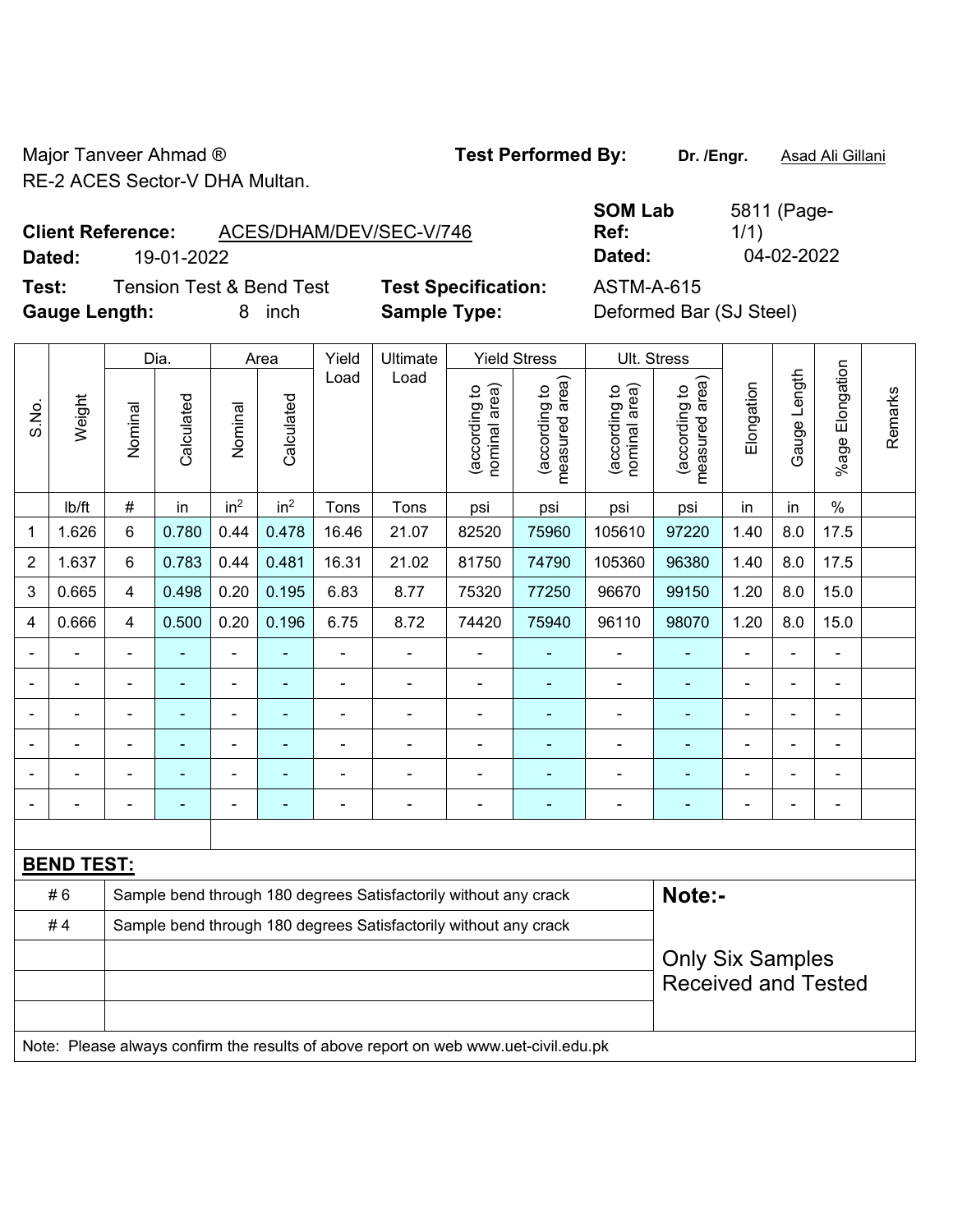Lahore.

## **Client Reference:** Nil

**Dated:** 04-02-2022 **Dated:** 04-02-2022

**Test:** Tension Test & Bend Test **Test Specification:** ASTM-A-615 **Gauge Length:** 8 inch **Sample Type:** Deformed Bar

Dia. | Area | Yield | Ultimate | Yield Stress | Ult. Stress

**SOM Lab Ref:** 

5813 (Page-1/1)

|                          |                   |                | Dia.                                                                                        |                 | Area                                                                                           | Yield | Ultimate                                                         |                                | Yield Stress                    |                                | UII. Stress                        |            |                          |                       |         |  |  |
|--------------------------|-------------------|----------------|---------------------------------------------------------------------------------------------|-----------------|------------------------------------------------------------------------------------------------|-------|------------------------------------------------------------------|--------------------------------|---------------------------------|--------------------------------|------------------------------------|------------|--------------------------|-----------------------|---------|--|--|
| S.No.                    | Weight            | Nominal        | Calculated                                                                                  | Nominal         | Calculated                                                                                     | Load  | Load                                                             | nominal area)<br>(according to | measured area)<br>(according to | nominal area)<br>(according to | area)<br>(according to<br>measured | Elongation | Length<br>Gauge I        | Elongation<br>$%$ age | Remarks |  |  |
|                          | lb/ft             | $\#$           | in                                                                                          | in <sup>2</sup> | in <sup>2</sup>                                                                                | Tons  | Tons                                                             | psi                            | psi                             | psi                            | psi                                | in         | in                       | $\%$                  |         |  |  |
| 1                        | 2.643             | 8              | 0.995                                                                                       | 0.79            | 0.777                                                                                          | 25.25 | 36.46                                                            | 70490                          | 71670                           | 101800                         | 103500                             | 1.00       | 8.0                      | 12.5                  |         |  |  |
| $\boldsymbol{2}$         | 2.631             | $\overline{7}$ | 0.992                                                                                       | 0.60            | 0.773                                                                                          | 24.57 | 35.44                                                            | 90300                          | 70090                           | 130280                         | 101130                             | 1.30       | 8.0                      | 16.3                  |         |  |  |
| 3                        | 1.492             | $6\phantom{a}$ | 0.747                                                                                       | 0.44            | 0.438                                                                                          | 14.14 | 19.93                                                            | 70870                          | 71190                           | 99890                          | 100350                             | 1.50       | 8.0                      | 18.8                  |         |  |  |
| 4                        | 1.065             | 5              | 0.631                                                                                       | 0.31            | 0.313                                                                                          | 9.40  | 13.12                                                            | 66870                          | 66230                           | 93340                          | 92440                              | 1.20       | 8.0                      | 15.0                  |         |  |  |
| 5                        | 0.659             | $\overline{4}$ | 0.497                                                                                       | 0.20            | 0.194                                                                                          | 7.08  | 8.77                                                             | 78130                          | 80540                           | 96670                          | 99660                              | 1.20       | 8.0                      | 15.0                  |         |  |  |
| $\overline{\phantom{a}}$ |                   |                |                                                                                             |                 |                                                                                                |       |                                                                  | $\blacksquare$                 |                                 |                                |                                    |            | ä,                       | $\blacksquare$        |         |  |  |
|                          |                   |                |                                                                                             |                 |                                                                                                |       |                                                                  |                                |                                 |                                |                                    |            |                          | ä,                    |         |  |  |
|                          |                   |                |                                                                                             |                 |                                                                                                |       |                                                                  | $\blacksquare$                 |                                 |                                |                                    |            | ä,                       | $\blacksquare$        |         |  |  |
|                          |                   |                |                                                                                             |                 |                                                                                                |       |                                                                  | ÷                              |                                 |                                |                                    |            |                          |                       |         |  |  |
|                          |                   |                |                                                                                             |                 |                                                                                                |       |                                                                  |                                | ۳                               |                                |                                    |            | $\overline{\phantom{0}}$ | -                     |         |  |  |
|                          |                   |                |                                                                                             |                 |                                                                                                |       |                                                                  |                                |                                 |                                |                                    |            |                          |                       |         |  |  |
|                          | <b>BEND TEST:</b> |                |                                                                                             |                 |                                                                                                |       |                                                                  |                                |                                 |                                |                                    |            |                          |                       |         |  |  |
|                          | #8                |                |                                                                                             |                 |                                                                                                |       | Sample bend through 180 degrees Satisfactorily without any crack |                                |                                 |                                | Note:-                             |            |                          |                       |         |  |  |
|                          | #7                |                |                                                                                             |                 |                                                                                                |       | Sample bend through 180 degrees Satisfactorily without any crack |                                |                                 |                                |                                    |            |                          |                       |         |  |  |
|                          | #6                |                | Sample bend through 180 degrees Satisfactorily without any crack<br><b>Only Ten Samples</b> |                 |                                                                                                |       |                                                                  |                                |                                 |                                |                                    |            |                          |                       |         |  |  |
|                          | #5                |                |                                                                                             |                 | <b>Received and Tested</b><br>Sample bend through 180 degrees Satisfactorily without any crack |       |                                                                  |                                |                                 |                                |                                    |            |                          |                       |         |  |  |
|                          | #4                |                | Sample bend through 180 degrees Satisfactorily without any crack                            |                 |                                                                                                |       |                                                                  |                                |                                 |                                |                                    |            |                          |                       |         |  |  |

Note: Please always confirm the results of above report on web www.uet-civil.edu.pk

# Muddasir Ali **Muddasir Ali Number 2018** Test Performed By: Dr. /Engr. **Asad Ali Gillani**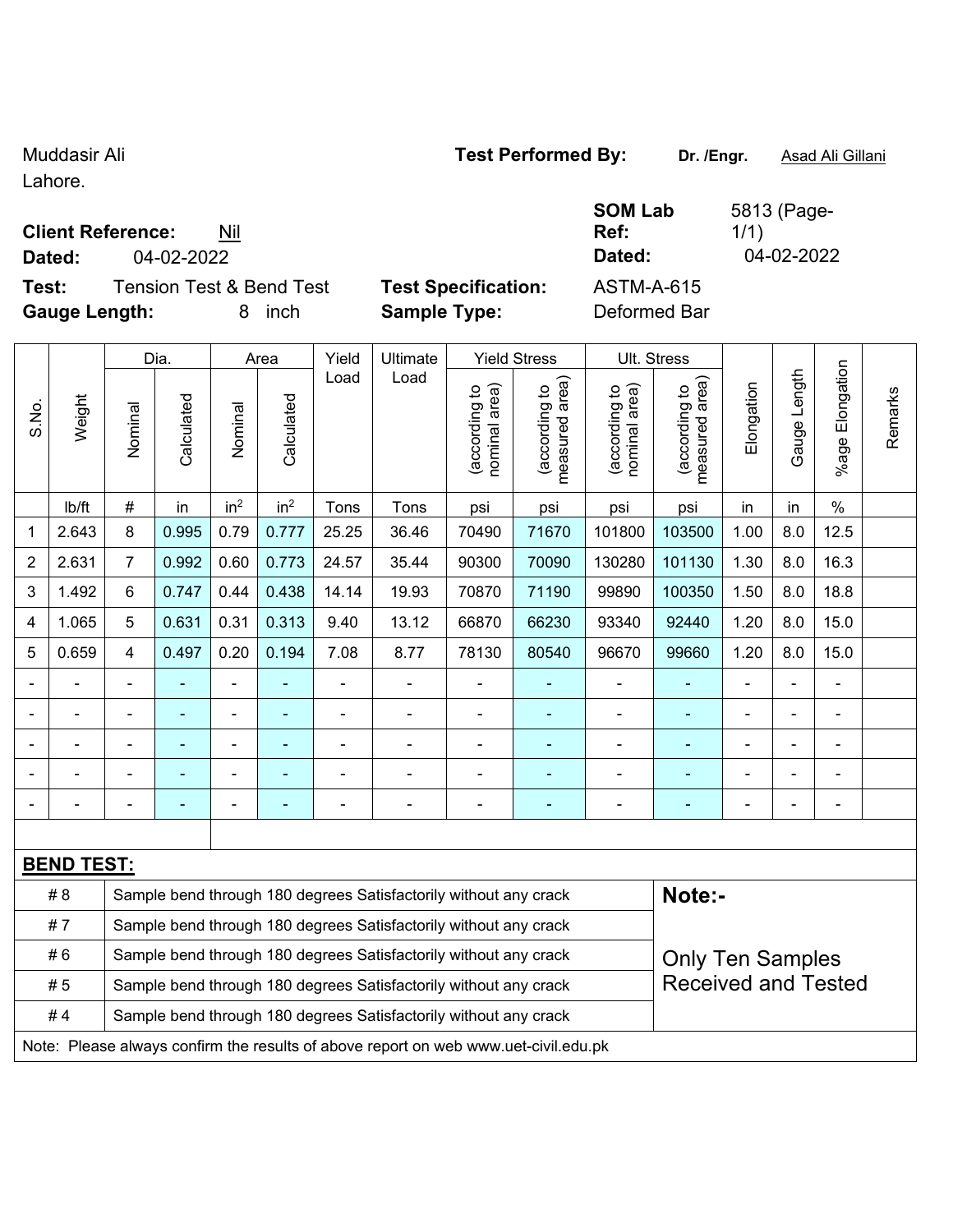Lahore.

## **Client Reference:** Nil

**Test:** Tension Test & Bend Test **Test Specification:** ASTM-A-615 **Gauge Length:** 8 inch **Sample Type:** Deformed Bar

|                          | oauge ∟engun. |                |            | ◡                        | 11 IV 11        |       | <b>Dallbig Type.</b> |                                |                                    | DUIUIIIUU DAI                  |                                    |                          |                          |                          |         |
|--------------------------|---------------|----------------|------------|--------------------------|-----------------|-------|----------------------|--------------------------------|------------------------------------|--------------------------------|------------------------------------|--------------------------|--------------------------|--------------------------|---------|
|                          |               |                | Dia.       |                          | Area            | Yield | Ultimate             |                                | <b>Yield Stress</b>                | Ult. Stress                    |                                    |                          |                          |                          |         |
| S.No.                    | Weight        | Nominal        | Calculated | Nominal                  | Calculated      | Load  | Load                 | nominal area)<br>(according to | area)<br>(according to<br>measured | nominal area)<br>(according to | area)<br>(according to<br>measured | Elongation               | Gauge Length             | Elongation<br>$%$ age    | Remarks |
|                          | lb/ft         | $\#$           | in         | in <sup>2</sup>          | in <sup>2</sup> | Tons  | Tons                 | psi                            | psi                                | psi                            | psi                                | in                       | in                       | $\%$                     |         |
| 1                        | 1.033         | 5              | 0.622      | 0.31                     | 0.304           | 10.88 | 13.76                | 77380                          | 78910                              | 97910                          | 99840                              | 1.00                     | 8.0                      | 12.5                     |         |
| $\overline{\phantom{0}}$ |               | $\blacksquare$ |            |                          |                 |       |                      |                                |                                    |                                | $\blacksquare$                     | $\blacksquare$           | ۰                        | $\overline{\phantom{0}}$ |         |
| ۳                        |               |                |            | $\overline{\phantom{0}}$ |                 |       |                      |                                |                                    |                                | ٠                                  | $\blacksquare$           | ٠                        | -                        |         |
| $\overline{a}$           |               |                |            | $\overline{\phantom{0}}$ |                 |       |                      |                                |                                    |                                | $\blacksquare$                     | $\blacksquare$           | $\blacksquare$           | $\equiv$                 |         |
| $\blacksquare$           |               |                |            | $\blacksquare$           |                 |       |                      |                                |                                    |                                |                                    | $\overline{\phantom{0}}$ | $\overline{\phantom{0}}$ | $\blacksquare$           |         |
| $\blacksquare$           |               |                |            | $\overline{\phantom{0}}$ | -               |       |                      |                                |                                    |                                | ٠                                  | $\blacksquare$           | $\blacksquare$           | $\blacksquare$           |         |
|                          |               |                |            |                          |                 |       |                      |                                |                                    |                                |                                    |                          | ٠                        |                          |         |
| $\overline{a}$           |               | $\blacksquare$ |            | $\blacksquare$           |                 |       |                      |                                |                                    |                                | $\blacksquare$                     | $\overline{\phantom{0}}$ | ۰                        | $\blacksquare$           |         |
|                          |               |                |            |                          |                 |       |                      |                                |                                    |                                |                                    | ٠                        | ٠                        |                          |         |
|                          |               |                |            |                          |                 |       |                      |                                |                                    |                                |                                    |                          |                          | $\blacksquare$           |         |

## **BEND TEST:**

| # 5 | Sample bend through 180 degrees Satisfactorily without any crack                    | <b>Note:-</b>              |
|-----|-------------------------------------------------------------------------------------|----------------------------|
|     |                                                                                     |                            |
|     |                                                                                     | <b>Only Two Samples</b>    |
|     |                                                                                     | <b>Received and Tested</b> |
|     |                                                                                     |                            |
|     | Note: Please always confirm the results of above report on web www.uet-civil.edu.pk |                            |

**SOM Lab Ref:**  5814 (Page-1/1) **Dated:** 04-02-2022 **Dated:** 04-02-2022

Muddasir Ali **Muddasir Ali** *Test Performed By:* **Dr. /Engr.** Asad Ali Gillani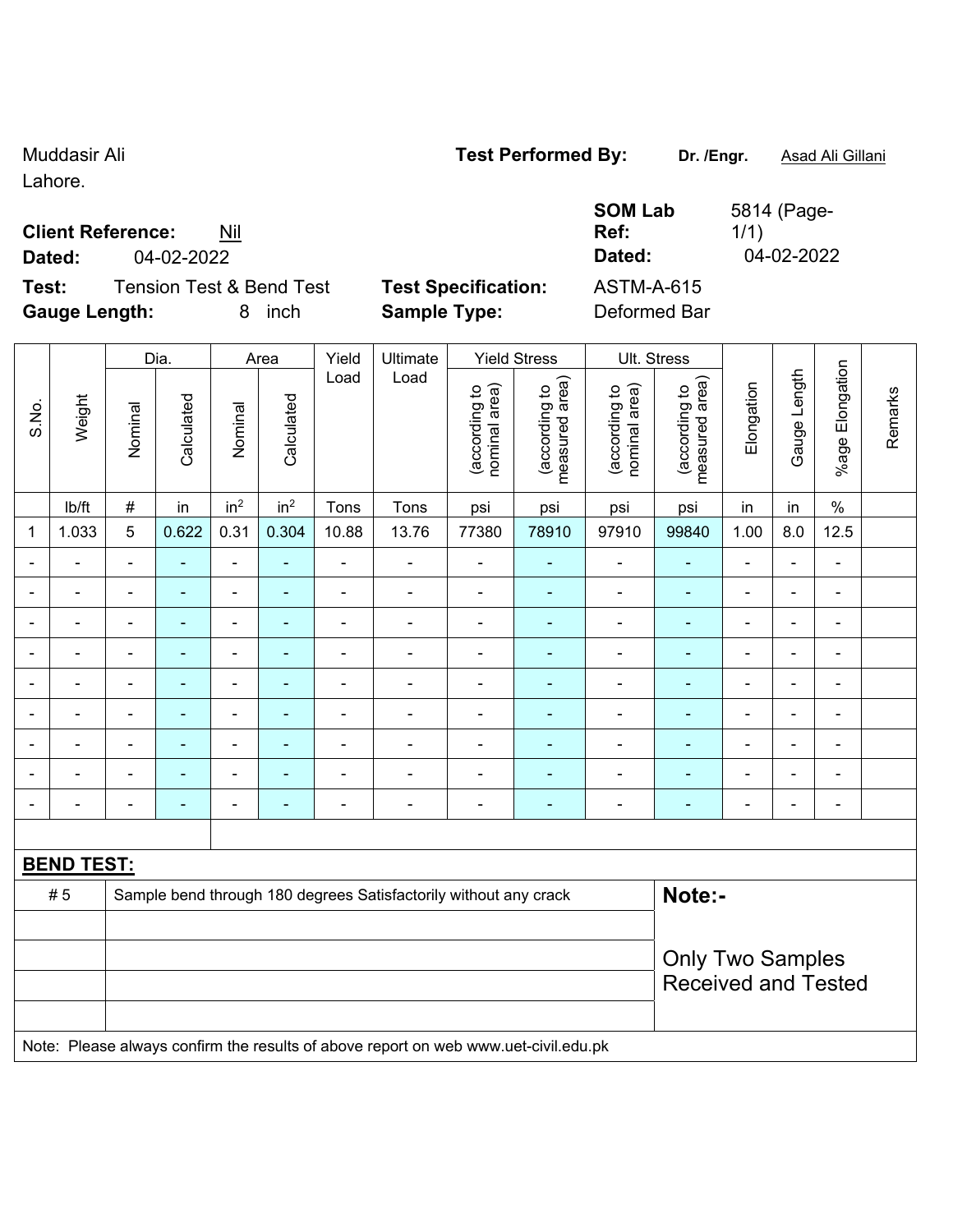Col Tajamal Hussain Riaz ® **Test Performed By:** Dr. /Engr. **Ditcheren Sahar** 

RE CSM ACE Limited.Multan.(Secretariat Office Building Multan & Allied Work)

| <b>Client Reference:</b> | ACE/RE/CSM/2021/0032 |
|--------------------------|----------------------|
|--------------------------|----------------------|

**SOM Lab Ref:**  5815 (Page-1/1) **Dated:** 03-01-2022 **Dated:** 04-02-2022

**Test:** Tension Test & Bend Test **Test Specification:** ASTM-A-615 **Gauge Length:** 8 inch **Sample Type:** Deformed Bar (FF Steel)

|                |                   |         | Dia.                                                                                         |                 | Area            | Yield | Ultimate                                                                            | <b>Yield Stress</b>            | Ult. Stress                     |                                |                                 |            |              |                       |         |
|----------------|-------------------|---------|----------------------------------------------------------------------------------------------|-----------------|-----------------|-------|-------------------------------------------------------------------------------------|--------------------------------|---------------------------------|--------------------------------|---------------------------------|------------|--------------|-----------------------|---------|
| S.No.          | Weight            | Nominal | Calculated                                                                                   | Nominal         | Calculated      | Load  | Load                                                                                | (according to<br>nominal area) | (according to<br>measured area) | (according to<br>nominal area) | (according to<br>measured area) | Elongation | Gauge Length | Elongation<br>$%$ age | Remarks |
|                | lb/ft             | $\#$    | in                                                                                           | in <sup>2</sup> | in <sup>2</sup> | Tons  | Tons                                                                                | psi                            | psi                             | psi                            | psi                             | in         | in           | $\%$                  |         |
| $\mathbf{1}$   | 2.552             | 8       | 0.977                                                                                        | 0.79            | 0.750           | 27.29 | 37.36                                                                               | 76180                          | 80250                           | 104300                         | 109860                          | 1.20       | 8.0          | 15.0                  |         |
| $\overline{2}$ | 2.575             | 8       | 0.982                                                                                        | 0.79            | 0.757           | 23.19 | 32.16                                                                               | 64740                          | 67570                           | 89790                          | 93700                           | 1.50       | 8.0          | 18.8                  |         |
| 3              | 1.487             | 6       | 0.746                                                                                        | 0.44            | 0.437           | 14.34 | 21.02                                                                               | 71890                          | 72390                           | 105360                         | 106080                          | 1.00       | 8.0          | 12.5                  |         |
| 4              | 1.564             | 6       | 0.765                                                                                        | 0.44            | 0.460           | 14.42 | 21.71                                                                               | 72300                          | 69160                           | 108830                         | 104100                          | 1.10       | 8.0          | 13.8                  |         |
| 5              | 0.672             | 4       | 0.501                                                                                        | 0.20            | 0.197           | 6.98  | 8.69                                                                                | 77000                          | 78170                           | 95770                          | 97230                           | 1.30       | 8.0          | 16.3                  |         |
| 6              | 0.671             | 4       | 0.501                                                                                        | 0.20            | 0.197           | 6.98  | 8.72                                                                                | 77000                          | 78170                           | 96110                          | 97570                           | 1.30       | 8.0          | 16.3                  |         |
|                |                   |         |                                                                                              |                 |                 |       |                                                                                     |                                |                                 | ÷,                             |                                 |            |              | ä,                    |         |
|                |                   |         |                                                                                              |                 |                 |       |                                                                                     | $\blacksquare$                 |                                 |                                |                                 |            |              | $\blacksquare$        |         |
|                |                   |         |                                                                                              | $\blacksquare$  |                 |       |                                                                                     |                                |                                 | $\blacksquare$                 |                                 |            |              | $\blacksquare$        |         |
|                |                   |         |                                                                                              | $\blacksquare$  |                 |       | $\blacksquare$                                                                      | Ē,                             |                                 | $\blacksquare$                 | ۰                               |            |              | ä,                    |         |
|                |                   |         |                                                                                              |                 |                 |       |                                                                                     |                                |                                 |                                |                                 |            |              |                       |         |
|                | <b>BEND TEST:</b> |         |                                                                                              |                 |                 |       |                                                                                     |                                |                                 |                                |                                 |            |              |                       |         |
|                | # 8               |         |                                                                                              |                 |                 |       | Sample bend through 180 degrees Satisfactorily without any crack                    |                                |                                 |                                | Note:-                          |            |              |                       |         |
|                | #6                |         |                                                                                              |                 |                 |       | Sample bend through 180 degrees Satisfactorily without any crack                    |                                |                                 |                                |                                 |            |              |                       |         |
|                | #4                |         | Sample bend through 180 degrees Satisfactorily without any crack<br><b>Only Nine Samples</b> |                 |                 |       |                                                                                     |                                |                                 |                                |                                 |            |              |                       |         |
|                |                   |         |                                                                                              |                 |                 |       |                                                                                     |                                |                                 |                                | <b>Received and Tested</b>      |            |              |                       |         |
|                |                   |         |                                                                                              |                 |                 |       |                                                                                     |                                |                                 |                                |                                 |            |              |                       |         |
|                |                   |         |                                                                                              |                 |                 |       | Note: Please always confirm the results of above report on web www.uet-civil.edu.pk |                                |                                 |                                |                                 |            |              |                       |         |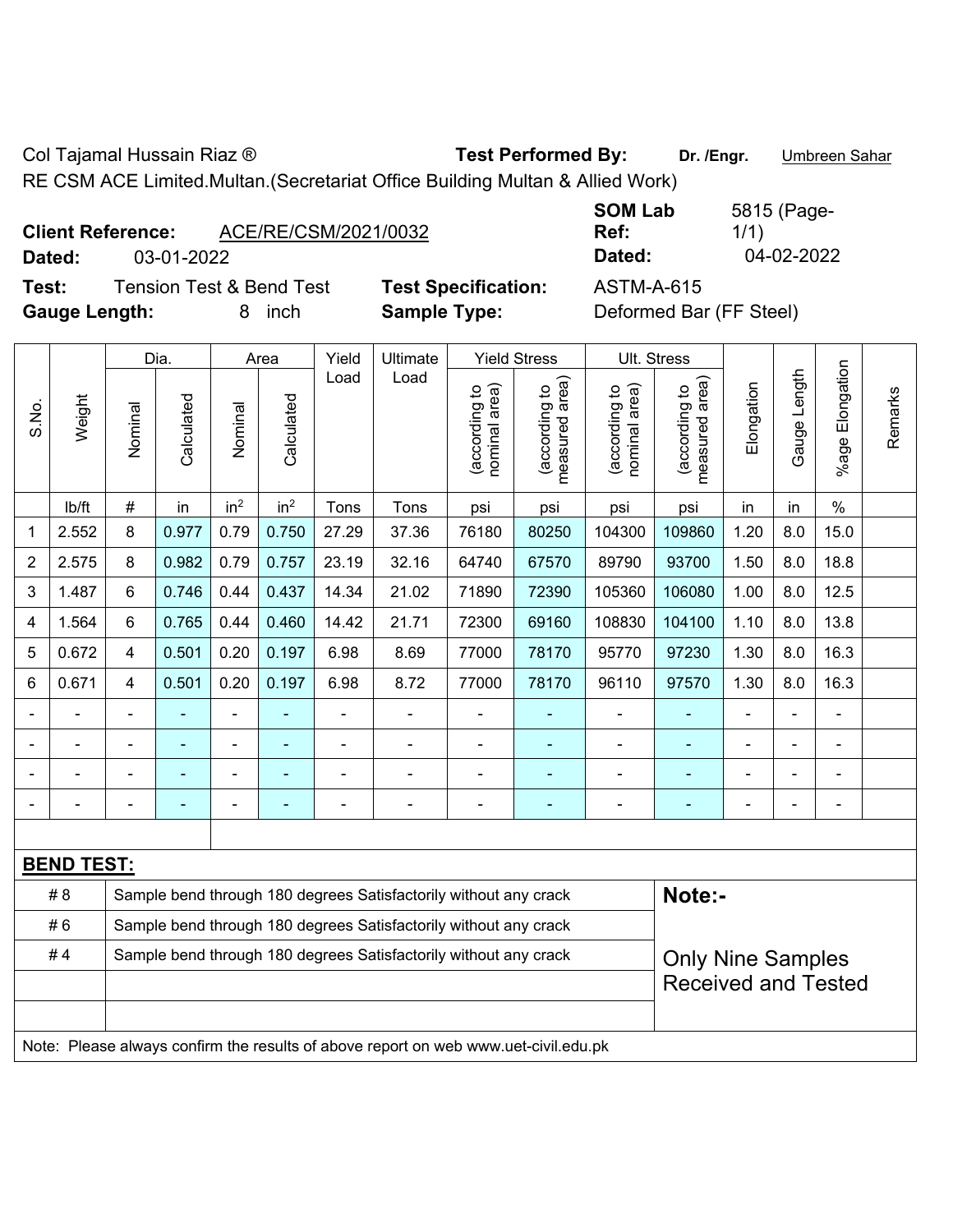Col Tajamal Hussain Riaz ® **Test Performed By:** Dr. /Engr. **Ditcheren Sahar** 

RE CSM ACE Limited.Multan.(Secretariat Office Building Multan & Allied Work)

| <b>Client Reference:</b> |            | ACE/RE/CSM/2021/0029 |
|--------------------------|------------|----------------------|
| <b>B</b> - 4 - -1 -      | 00 AL 0000 |                      |

**Test:** Tension Test & Bend Test **Test Specification:** ASTM-A-615 **Gauge Length:** 8 inch **Sample Type:** Deformed Bar (Union Steel)

**SOM Lab Ref:**  5816 (Page-1/1) **Dated:** 03-01-2022 **Dated:** 04-02-2022

|                |                   |                         | Dia.           |                 | Area            | Yield                                                            | Ultimate                                                                            |                                | <b>Yield Stress</b>                         |                                | Ult. Stress                     |                |                |                 |         |
|----------------|-------------------|-------------------------|----------------|-----------------|-----------------|------------------------------------------------------------------|-------------------------------------------------------------------------------------|--------------------------------|---------------------------------------------|--------------------------------|---------------------------------|----------------|----------------|-----------------|---------|
| S.No.          | Weight            | Nominal                 | Calculated     | Nominal         | Calculated      | Load                                                             | Load                                                                                | nominal area)<br>(according to | (according to<br>measured area)<br>measured | nominal area)<br>(according to | (according to<br>measured area) | Elongation     | Gauge Length   | %age Elongation | Remarks |
|                | lb/ft             | $\#$                    | in             | in <sup>2</sup> | in <sup>2</sup> | Tons                                                             | Tons                                                                                | psi                            | psi                                         | psi                            | psi                             | in             | in             | $\%$            |         |
| 1              | 2.678             | 8                       | 1.001          | 0.79            | 0.787           | 25.76                                                            | 34.10                                                                               | 71920                          | 72190                                       | 95190                          | 95560                           | 1.50           | 8.0            | 18.8            |         |
| $\overline{2}$ | 2.588             | 8                       | 0.984          | 0.79            | 0.761           | 26.37                                                            | 34.48                                                                               | 73620                          | 76430                                       | 96250                          | 99910                           | 1.30           | 8.0            | 16.3            |         |
| 3              | 1.524             | 6                       | 0.755          | 0.44            | 0.448           | 15.41                                                            | 20.34                                                                               | 77260                          | 75880                                       | 101940                         | 100120                          | 1.30           | 8.0            | 16.3            |         |
| 4              | 1.493             | 6                       | 0.748          | 0.44            | 0.439           | 15.41                                                            | 20.20                                                                               | 77260                          | 77430                                       | 101270                         | 101500                          | 1.00           | 8.0            | 12.5            |         |
|                | ÷                 | $\blacksquare$          | ÷,             | $\frac{1}{2}$   | ÷               | $\overline{a}$                                                   | ÷,                                                                                  | $\overline{\phantom{a}}$       | ٠                                           | $\blacksquare$                 | Ξ                               | $\blacksquare$ | ÷              | ä,              |         |
|                |                   |                         | ۰              | $\blacksquare$  |                 | L,                                                               | ÷.                                                                                  | $\blacksquare$                 | ٠                                           | $\blacksquare$                 | ä,                              |                |                | $\blacksquare$  |         |
|                |                   |                         | ÷              | ÷               |                 | L                                                                | ÷.                                                                                  | $\blacksquare$                 | ۰                                           | $\blacksquare$                 | ä,                              |                |                | $\blacksquare$  |         |
|                | $\blacksquare$    | $\blacksquare$          | ۰              | $\blacksquare$  | ٠               | ä,                                                               | $\blacksquare$                                                                      | $\blacksquare$                 | $\overline{\phantom{0}}$                    | $\blacksquare$                 | ۰                               |                | $\blacksquare$ | $\blacksquare$  |         |
|                | $\blacksquare$    |                         | ۰              | $\blacksquare$  |                 | Ē,                                                               | ÷                                                                                   | ä,                             | ä,                                          | $\blacksquare$                 | ä,                              |                |                | $\blacksquare$  |         |
| $\blacksquare$ | $\blacksquare$    | $\blacksquare$          | $\blacksquare$ | $\blacksquare$  | ä,              | L,                                                               | ä,                                                                                  | $\blacksquare$                 | ÷                                           |                                | ۰                               | $\blacksquare$ | $\blacksquare$ | $\blacksquare$  |         |
|                |                   |                         |                |                 |                 |                                                                  |                                                                                     |                                |                                             |                                |                                 |                |                |                 |         |
|                | <b>BEND TEST:</b> |                         |                |                 |                 |                                                                  |                                                                                     |                                |                                             |                                |                                 |                |                |                 |         |
|                | # 8               |                         |                |                 |                 |                                                                  | Sample bend through 180 degrees Satisfactorily without any crack                    |                                |                                             |                                | Note:-                          |                |                |                 |         |
|                | #6                |                         |                |                 |                 | Sample bend through 180 degrees Satisfactorily without any crack |                                                                                     |                                |                                             |                                |                                 |                |                |                 |         |
|                |                   | <b>Only Six Samples</b> |                |                 |                 |                                                                  |                                                                                     |                                |                                             |                                |                                 |                |                |                 |         |
|                |                   |                         |                |                 |                 |                                                                  |                                                                                     |                                |                                             |                                | <b>Received and Tested</b>      |                |                |                 |         |
|                |                   |                         |                |                 |                 |                                                                  | Note: Please always confirm the results of above report on web www.uet-civil.edu.pk |                                |                                             |                                |                                 |                |                |                 |         |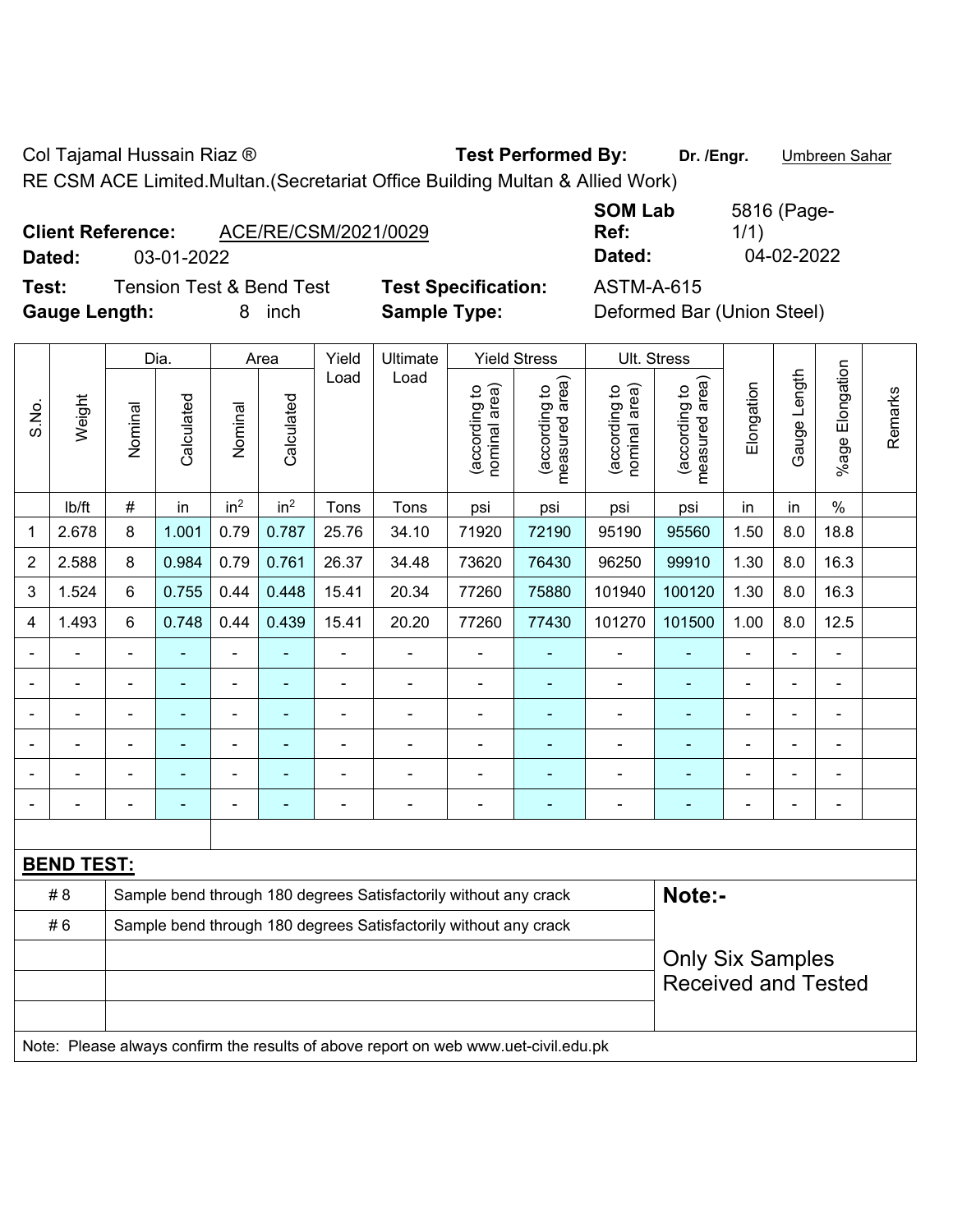Executive Engineer **Test Performed By:** Dr. /Engr. **Asad Ali Gillani** 

UVAS,Lahore.(Const. Of 1st Floor Of Girls Hostel At CVAS Jhang)

**Client Reference:** No. E.:E693 **Dated:** 08-11-2021 **Dated:** 04-02-2022 **Test:** Tension Test & Bend Test **Test Specification:** ASTM-A-615

**Gauge Length:** 8 inch **Sample Type:** Deformed Bar (Mughal Steel)

**SOM Lab Ref:**  5818 (Page-1/2)

|                |                   |                | Dia.<br>Yield<br>Ultimate<br><b>Yield Stress</b><br>Ult. Stress<br>Area |                 |                 |                |                                                                                     |                                |                                 |                                |                                    |                |                |                 |         |
|----------------|-------------------|----------------|-------------------------------------------------------------------------|-----------------|-----------------|----------------|-------------------------------------------------------------------------------------|--------------------------------|---------------------------------|--------------------------------|------------------------------------|----------------|----------------|-----------------|---------|
| S.No.          | Weight            | Nominal        | Calculated                                                              | Nominal         | Calculated      | Load           | Load                                                                                | nominal area)<br>(according to | (according to<br>measured area) | nominal area)<br>(according to | area)<br>(according to<br>measured | Elongation     | Gauge Length   | %age Elongation | Remarks |
|                | Ib/ft             | #              | in                                                                      | in <sup>2</sup> | in <sup>2</sup> | Tons           | Tons                                                                                | psi                            | psi                             | psi                            | psi                                | in             | in             | $\%$            |         |
| 1              | 1.523             | 6              | 0.755                                                                   | 0.44            | 0.448           | 16.77          | 20.54                                                                               | 84050                          | 82550                           | 102960                         | 101120                             | 1.30           | 8.0            | 16.3            |         |
| $\overline{2}$ | 0.590             | $\overline{4}$ | 0.469                                                                   | 0.20            | 0.173           | 6.68           | 8.02                                                                                | 73630                          | 85120                           | 88470                          | 102270                             | 1.00           | 8.0            | 12.5            |         |
| $\blacksquare$ |                   |                | ÷                                                                       | ÷,              | ÷               | $\blacksquare$ | $\blacksquare$                                                                      | $\qquad \qquad \blacksquare$   | ۰                               |                                |                                    | $\blacksquare$ | $\blacksquare$ | $\blacksquare$  |         |
|                |                   | $\blacksquare$ | ä,                                                                      | $\blacksquare$  | ÷               | ä,             | $\blacksquare$                                                                      | $\overline{\phantom{a}}$       | $\blacksquare$                  | $\blacksquare$                 | $\overline{\phantom{a}}$           | ÷              | $\blacksquare$ | $\blacksquare$  |         |
|                |                   | $\blacksquare$ | $\blacksquare$                                                          | $\blacksquare$  | $\blacksquare$  | $\blacksquare$ | $\overline{\phantom{a}}$                                                            | $\overline{\phantom{a}}$       | $\blacksquare$                  |                                | $\overline{\phantom{a}}$           | ÷              | $\blacksquare$ | $\blacksquare$  |         |
|                | $\blacksquare$    | $\blacksquare$ | ä,                                                                      | $\blacksquare$  | ä,              | $\blacksquare$ | $\overline{\phantom{0}}$                                                            | $\blacksquare$                 | ٠                               | $\blacksquare$                 | $\blacksquare$                     | ÷              | $\blacksquare$ | ÷,              |         |
|                |                   | ٠              | ۰                                                                       | $\blacksquare$  | ÷               | ä,             | $\blacksquare$                                                                      | $\blacksquare$                 | ÷                               | $\overline{a}$                 | $\blacksquare$                     | ÷              | ä,             | ä,              |         |
|                |                   |                | ۰                                                                       | ۰               | -               |                |                                                                                     | $\blacksquare$                 | ۰                               | $\blacksquare$                 |                                    |                |                |                 |         |
|                |                   |                |                                                                         | -               | ÷               |                |                                                                                     | $\overline{a}$                 | ÷                               | -                              |                                    |                |                | $\blacksquare$  |         |
| $\blacksquare$ |                   | $\blacksquare$ | $\overline{\phantom{0}}$                                                | $\blacksquare$  | ÷               | Ē,             | $\overline{a}$                                                                      | $\blacksquare$                 | ۰                               | $\overline{a}$                 | $\overline{a}$                     | ÷              | $\blacksquare$ | $\blacksquare$  |         |
|                |                   |                |                                                                         |                 |                 |                |                                                                                     |                                |                                 |                                |                                    |                |                |                 |         |
|                | <b>BEND TEST:</b> |                |                                                                         |                 |                 |                |                                                                                     |                                |                                 |                                |                                    |                |                |                 |         |
|                | #6                |                |                                                                         |                 |                 |                | Sample bend through 180 degrees Satisfactorily without any crack                    |                                |                                 |                                | Note:-                             |                |                |                 |         |
|                | #4                |                |                                                                         |                 |                 |                | Sample bend through 180 degrees Satisfactorily without any crack                    |                                |                                 |                                |                                    |                |                |                 |         |
|                |                   |                | <b>Only Four Samples</b>                                                |                 |                 |                |                                                                                     |                                |                                 |                                |                                    |                |                |                 |         |
|                |                   |                |                                                                         |                 |                 |                |                                                                                     |                                |                                 |                                | <b>Received and Tested</b>         |                |                |                 |         |
|                |                   |                |                                                                         |                 |                 |                |                                                                                     |                                |                                 |                                |                                    |                |                |                 |         |
|                |                   |                |                                                                         |                 |                 |                | Note: Please always confirm the results of above report on web www.uet-civil.edu.pk |                                |                                 |                                |                                    |                |                |                 |         |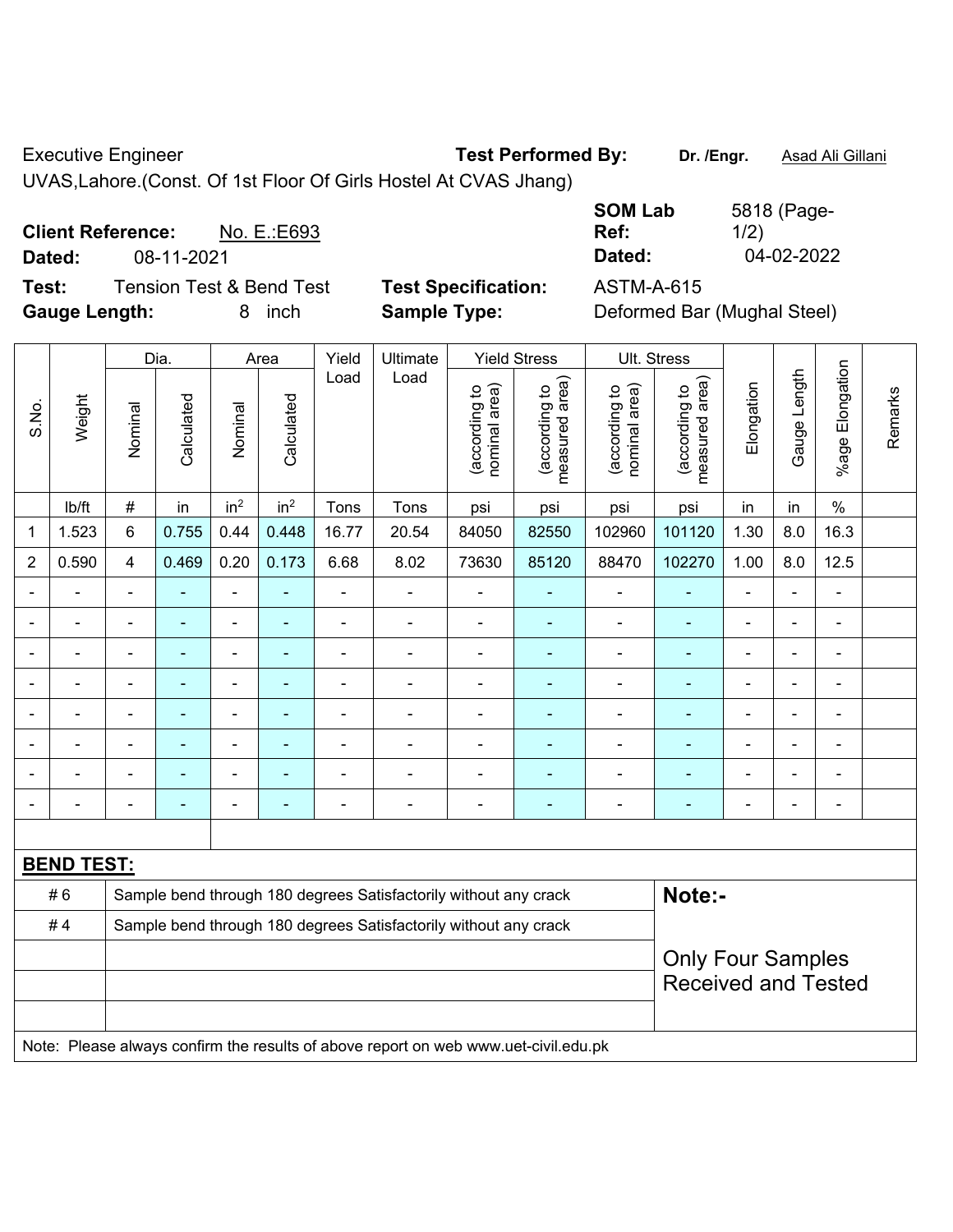Executive Engineer **Test Performed By:** Dr. /Engr. **Asad Ali Gillani** Collection Association Collection Association

UVAS,Lahore.(Const. Of Residences For (G 1-10)Block-II At Ahata Quarters City, CVAS Lahore)

**Client Reference:** No. E.:E637 **Dated:** 10-09-2021 **Dated:** 04-02-2022 **Test:** Tension Test & Bend Test **Test Specification:** ASTM-A-615

**Gauge Length:** 8 inch **Sample Type:** Deformed Bar (Mughal Steel)

| 5818 (Page- |
|-------------|
| 2/2)        |
| 04-02-2022  |
|             |

|                                                                                     | Weight         | Dia.                                                                       |                | Area                     |                 | Yield          | Ultimate       | <b>Yield Stress</b>            |                                 | Ult. Stress                                           |                                 |                |                |                              |         |
|-------------------------------------------------------------------------------------|----------------|----------------------------------------------------------------------------|----------------|--------------------------|-----------------|----------------|----------------|--------------------------------|---------------------------------|-------------------------------------------------------|---------------------------------|----------------|----------------|------------------------------|---------|
| S.No.                                                                               |                | Nominal                                                                    | Calculated     | Nominal                  | Calculated      | Load           | Load           | nominal area)<br>(according to | (according to<br>measured area) | nominal area)<br>(according to                        | measured area)<br>(according to | Elongation     | Gauge Length   | %age Elongation              | Remarks |
|                                                                                     | lb/ft          | $\#$                                                                       | in             | in <sup>2</sup>          | in <sup>2</sup> | Tons           | Tons           | psi                            | psi                             | psi                                                   | psi                             | in             | in             | $\%$                         |         |
| 1                                                                                   | 1.455          | 6                                                                          | 0.738          | 0.44                     | 0.428           | 15.34          | 19.34          | 76900                          | 79060                           | 96930                                                 | 99650                           | 1.20           | 8.0            | 15.0                         |         |
|                                                                                     | $\blacksquare$ | $\blacksquare$                                                             | $\blacksquare$ | $\blacksquare$           | $\blacksquare$  | $\blacksquare$ | $\blacksquare$ | $\blacksquare$                 | $\blacksquare$                  | $\blacksquare$                                        | $\blacksquare$                  | $\blacksquare$ | ÷,             | $\blacksquare$               |         |
| $\blacksquare$                                                                      | $\blacksquare$ | $\blacksquare$                                                             | $\blacksquare$ | $\blacksquare$           | ٠               | $\blacksquare$ | $\blacksquare$ | $\blacksquare$                 | $\blacksquare$                  | $\blacksquare$                                        | $\blacksquare$                  | $\blacksquare$ | $\blacksquare$ | $\blacksquare$               |         |
| $\blacksquare$                                                                      | $\blacksquare$ | $\blacksquare$                                                             | $\blacksquare$ | ÷,                       | ÷               | $\blacksquare$ | $\blacksquare$ | ä,                             | $\blacksquare$                  | $\blacksquare$                                        | $\blacksquare$                  | $\blacksquare$ | ÷,             | $\blacksquare$               |         |
|                                                                                     | $\blacksquare$ | $\blacksquare$                                                             | $\blacksquare$ | ÷,                       |                 | $\blacksquare$ | $\blacksquare$ | $\blacksquare$                 | $\blacksquare$                  | $\blacksquare$                                        | $\blacksquare$                  | $\blacksquare$ | $\blacksquare$ | $\overline{\phantom{a}}$     |         |
|                                                                                     |                | $\blacksquare$                                                             | $\blacksquare$ | $\blacksquare$           |                 |                |                | $\overline{\phantom{0}}$       | $\blacksquare$                  | $\overline{\phantom{0}}$                              |                                 |                | ۰              | $\blacksquare$               |         |
|                                                                                     |                | $\blacksquare$                                                             |                | ä,                       |                 |                |                | $\blacksquare$                 |                                 | ÷                                                     | $\blacksquare$                  |                | $\blacksquare$ | $\blacksquare$               |         |
| $\blacksquare$                                                                      | $\blacksquare$ | $\blacksquare$                                                             | $\blacksquare$ | $\overline{\phantom{a}}$ | ٠               | $\blacksquare$ | $\blacksquare$ | $\overline{\phantom{0}}$       | $\blacksquare$                  | $\overline{\phantom{0}}$                              | $\blacksquare$                  | $\blacksquare$ | ÷              | $\blacksquare$               |         |
|                                                                                     |                | $\blacksquare$                                                             | $\blacksquare$ | ÷                        | $\blacksquare$  | $\blacksquare$ | $\blacksquare$ | $\blacksquare$                 | ÷,                              | $\blacksquare$                                        | $\blacksquare$                  | $\blacksquare$ | ÷,             | $\qquad \qquad \blacksquare$ |         |
|                                                                                     |                | $\blacksquare$                                                             | ÷              | $\overline{\phantom{a}}$ | ٠               | $\blacksquare$ | $\blacksquare$ | $\blacksquare$                 | $\blacksquare$                  | ÷                                                     | $\blacksquare$                  | $\blacksquare$ | ÷              | $\overline{\phantom{a}}$     |         |
|                                                                                     |                |                                                                            |                |                          |                 |                |                |                                |                                 |                                                       |                                 |                |                |                              |         |
| <b>BEND TEST:</b>                                                                   |                |                                                                            |                |                          |                 |                |                |                                |                                 |                                                       |                                 |                |                |                              |         |
|                                                                                     | #6             | Note:-<br>Sample bend through 180 degrees Satisfactorily without any crack |                |                          |                 |                |                |                                |                                 |                                                       |                                 |                |                |                              |         |
|                                                                                     |                |                                                                            |                |                          |                 |                |                |                                |                                 |                                                       |                                 |                |                |                              |         |
|                                                                                     |                |                                                                            |                |                          |                 |                |                |                                |                                 | <b>Only Two Samples</b><br><b>Received and Tested</b> |                                 |                |                |                              |         |
| Note: Please always confirm the results of above report on web www.uet-civil.edu.pk |                |                                                                            |                |                          |                 |                |                |                                |                                 |                                                       |                                 |                |                |                              |         |